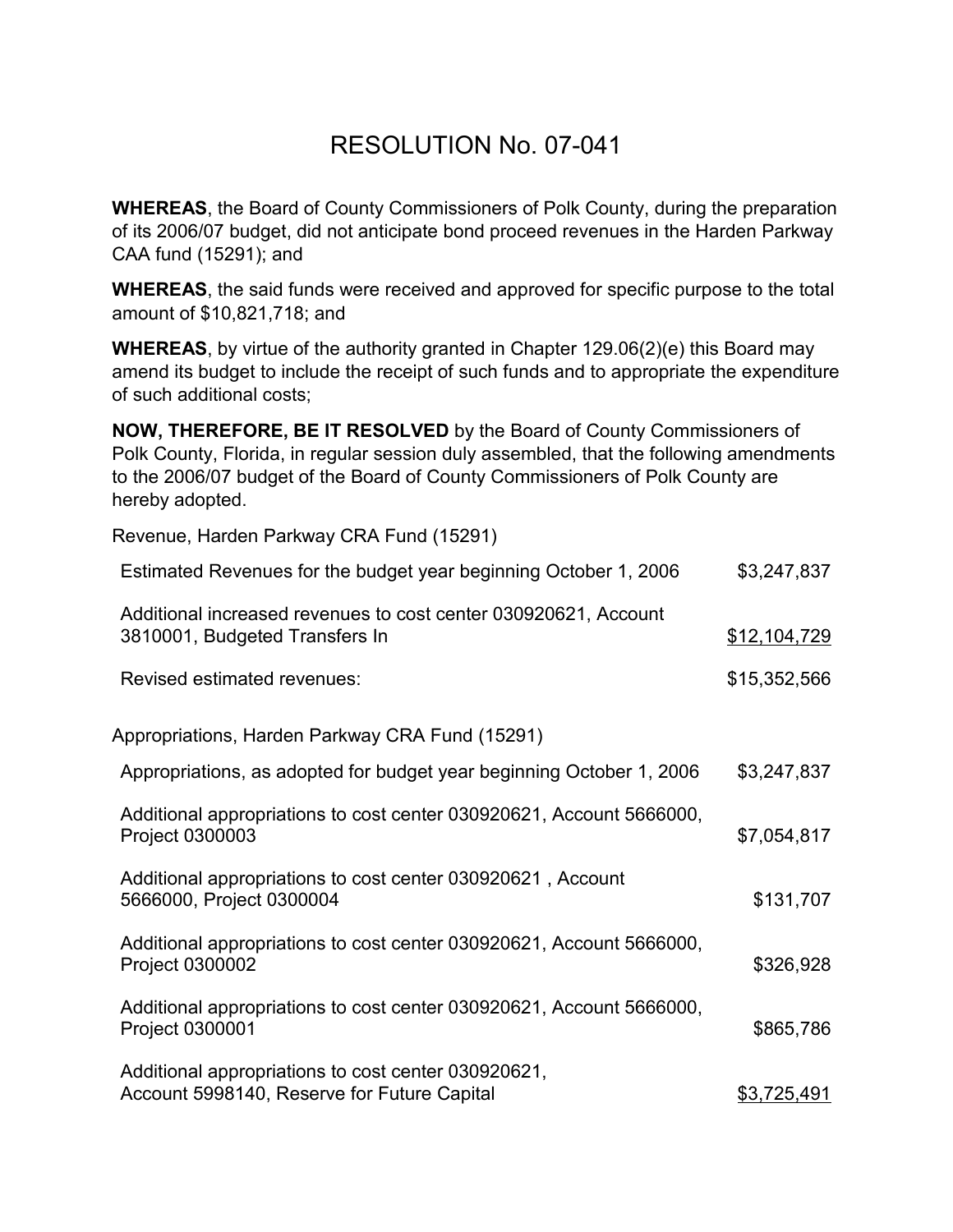Revised appropriations:  $$15,352,566$ 

Adopted this the 18th day of April, 2007.